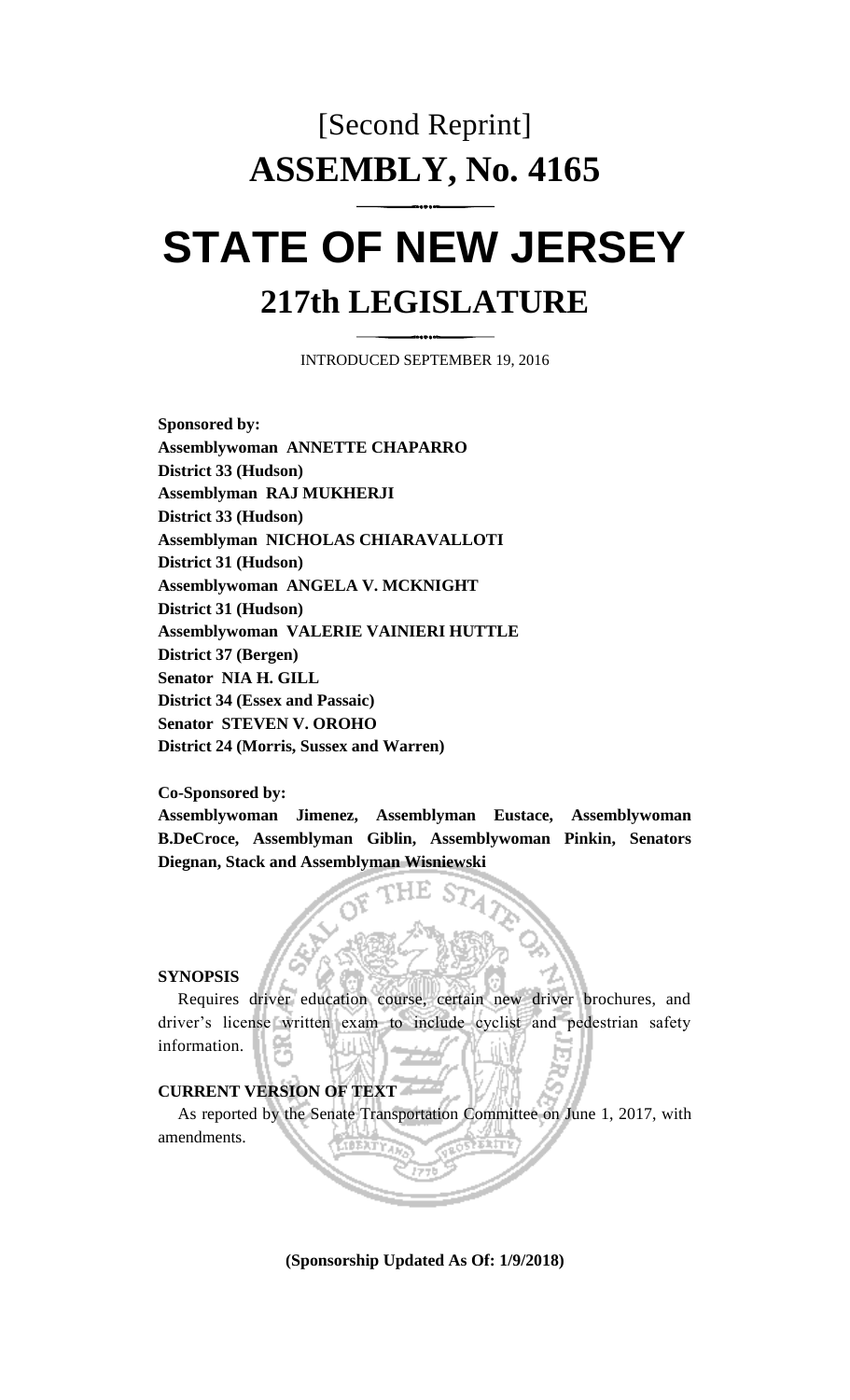**AN ACT** concerning **<sup>1</sup> [**bicycle**]** cyclist**<sup>1</sup>** and pedestrian safety and amending R.S.39:3-10 and P.L.1998, c.108. **BE IT ENACTED** *by the Senate and General Assembly of the State of New Jersey:* **[**1. R.S.39:3-10 is amended to read as follows: 39:3-10. No person shall drive a motor vehicle on a public highway in this State unless the person is under supervision while participating in a behind-the-wheel driving course pursuant to section 6 of P.L.1977, c.25 (C.39:3-13.2a) or is in possession of a validated permit, or a probationary or basic driver's license issued to that person in accordance with this article. No person under 18 years of age shall be issued a basic license to drive motor vehicles, nor shall a person be issued a validated permit, including a validated examination permit, until the applicant has passed a satisfactory examination and other requirements as to the applicant's ability as an operator. The examination shall include a test of the applicant's vision**[**,**]** ; the applicant's ability to understand traffic control devices**[**,**]** ; the applicant's knowledge of safe driving practices, including the dangers of driving a vehicle in an aggressive manner, which shall include, but not be limited to, unexpectedly altering the speed of a vehicle, making improper or erratic traffic lane changes, disregarding traffic control devices, failing to yield the right of way, and following another vehicle too closely**[**,**]** ; the applicant's knowledge of operating a motor vehicle in a manner that safely shares the roadway with pedestrians, bicyclists, skaters, riders of motorized-scooters and other non- motorized vehicles, which shall include, but not be limited to, passing a cyclist on the road, recognizing bicycle lanes, navigating intersections with pedestrians and cyclists, and exiting a vehicle without endangering pedestrians and cyclists; **[**and of**]** the effects that ingestion of alcohol or drugs has on a person's ability to operate a motor vehicle**[**,**]** ; the applicant's knowledge of such portions of the mechanism of motor vehicles as is necessary to insure the safe operation of a vehicle of the kind or kinds indicated by the applicant**[**,**]** ; and **[**of**]** the laws and ordinary usages of the road. No person shall sit for an examination for any permit without exhibiting photo identification deemed acceptable by the commission, unless that person is a high school student participating in a course of automobile driving education approved by the State Department of Education and conducted in a public, parochial, or private school of this State, pursuant to section 1 of

**EXPLANATION – Matter enclosed in bold-faced brackets [thus] in the above bill is not enacted and is intended to be omitted in the law.**

**Matter underlined thus is new matter.**

**Matter enclosed in superscript numerals has been adopted as follows: Assembly ATR committee amendments adopted December 12, 2016. Senate STR committee amendments adopted June 1, 2017.**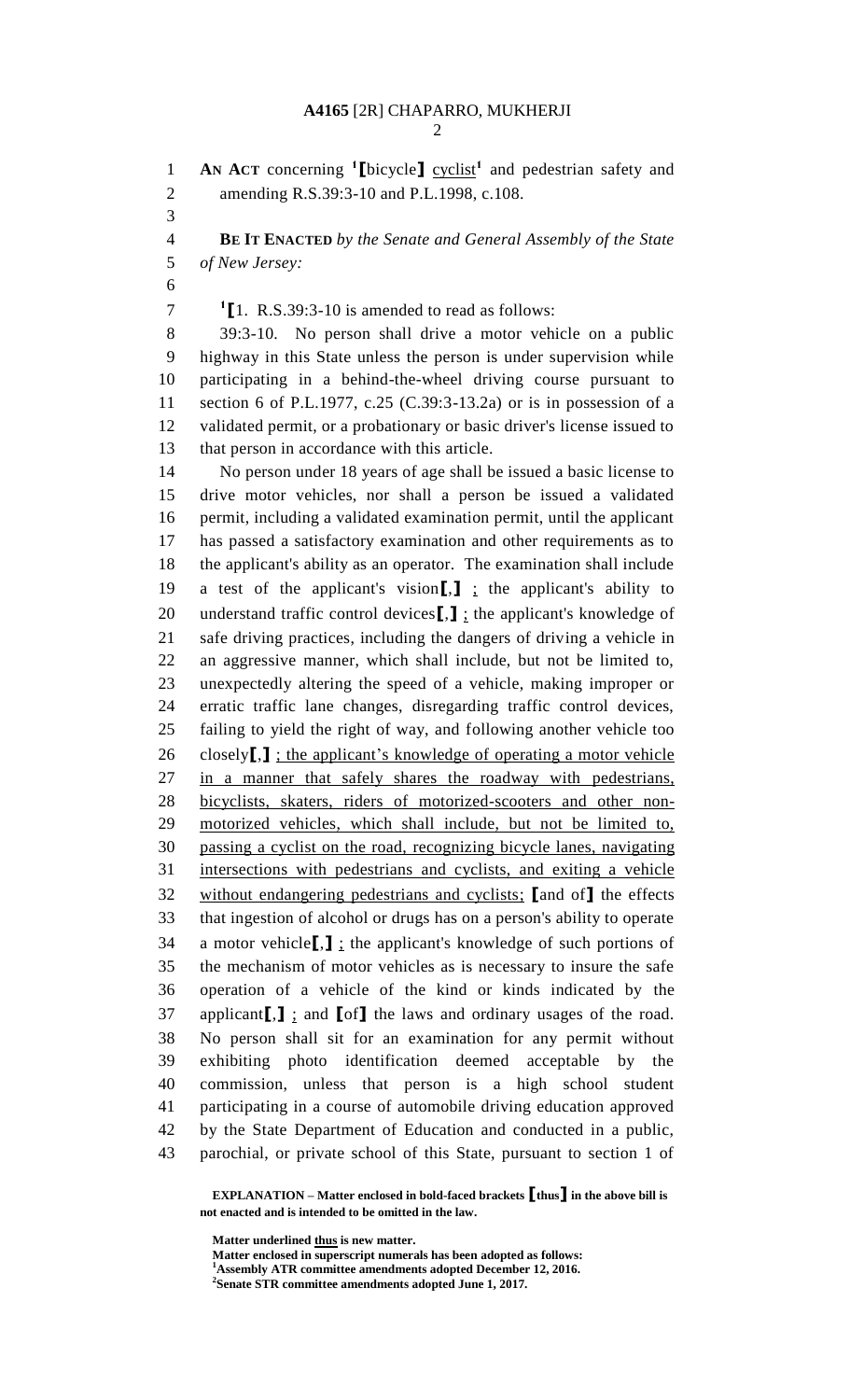P.L.1950, c.127 (C.39:3-13.1). The commission may waive the written law knowledge examination for any person 18 years of age or older possessing a valid driver's license issued by any other state, the District of Columbia, or the United States Territories of American Samoa, Guam, Puerto Rico, or the Virgin Islands. The commission shall be required to provide that person with a booklet that highlights those motor vehicle laws unique to New Jersey. A road test shall be required for a probationary license and serve as a demonstration of the applicant's ability to operate a vehicle of the class designated. No person shall sit for a road test unless that person exhibits photo identification deemed acceptable by the commission. A high school student who has completed a course of behind-the-wheel automobile driving education approved by the State Department of Education and conducted in a public, parochial, or private school of this State, who has been issued a special learner's permit pursuant to section 1 of P.L.1950, c.127 (C.39:3- 13.1) prior to January 1, 2003, shall not be required to exhibit photo identification in order to sit for a road test. The commission may waive the road test for any person 18 years of age or older possessing a valid driver's license issued by any other state, the District of Columbia, or the United States Territories of American Samoa, Guam, Puerto Rico, or the Virgin Islands. The road test shall be given on public streets, where practicable and feasible, but may be preceded by an off-street screening process to assess basic skills. The commission shall approve locations for the road test which pose no more than a minimal risk of injury to the applicant, the examiner, and other motorists. No new locations for the road test shall be approved unless the test can be given on public streets.

 A person who successfully completes a road test for a motorcycle license or a motorcycle endorsement when operating a motorcycle or motorized scooter with an engine displacement of less than 231 cubic centimeters shall be issued a motorcycle license or endorsement restricting the person's operation of such vehicles to any motorcycle with an engine displacement of 500 cubic centimeters or less. A person who successfully completes a road test for a motorcycle license or motorcycle endorsement when operating a motorcycle with an engine displacement of 231 or more cubic centimeters shall be issued a motorcycle license or endorsement without any restriction as to engine displacement. Any person who successfully completes an approved motorcycle safety education course established pursuant to the provisions of section 1 of P.L.1991, c.452 (C.27:5F-36) shall be issued a motorcycle license or endorsement without restriction as to engine displacement.

 The commission shall issue a basic driver's license to operate a motor vehicle other than a motorcycle to a person over 18 years of age who previously has not been licensed to drive a motor vehicle in this State or another jurisdiction only if that person has: (1)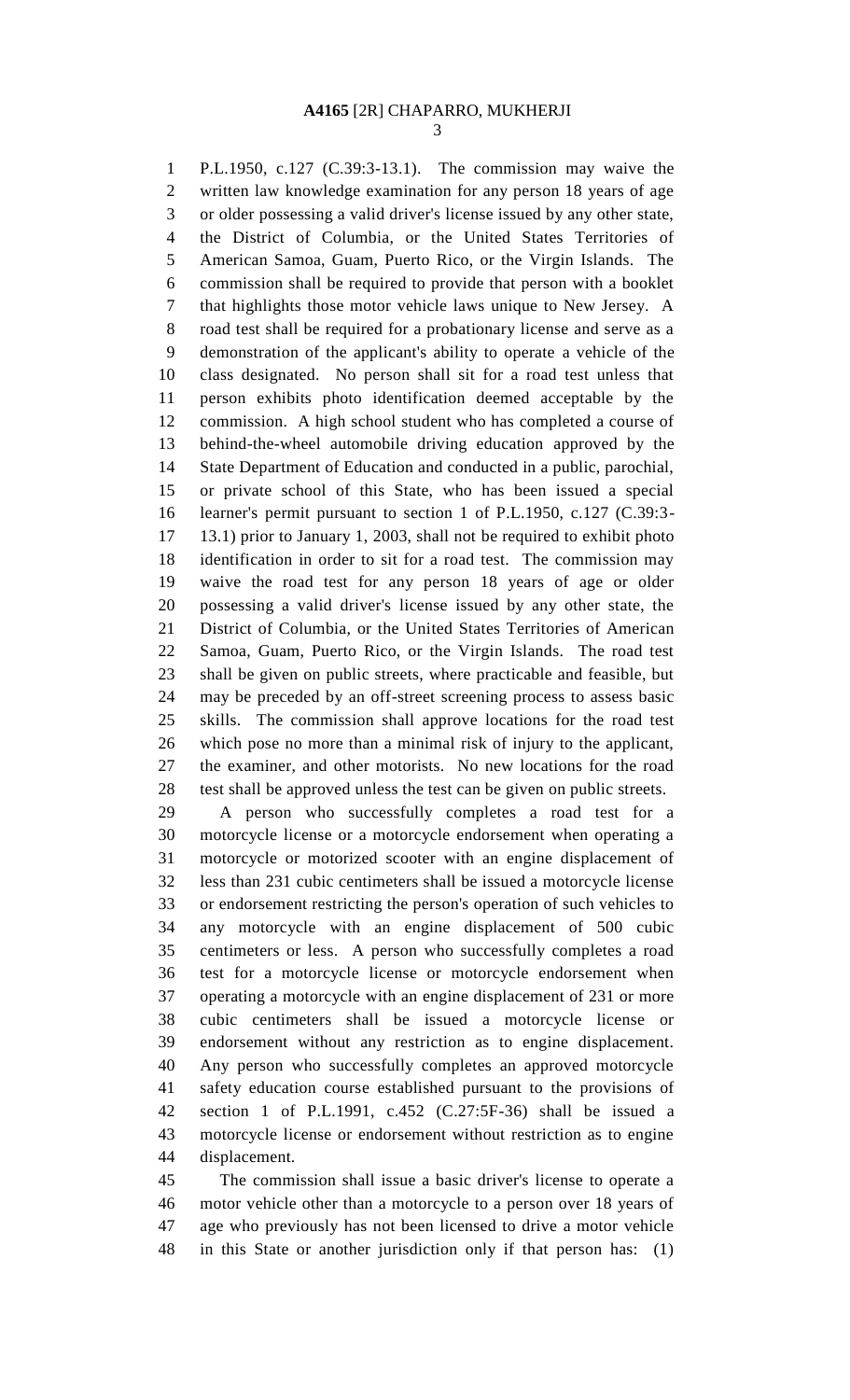operated a passenger automobile in compliance with the requirements of this title for not less than one year, not including any period of suspension or postponement, from the date of issuance of a probationary license pursuant to section 4 of P.L.1950, c.127 (C.39:3-13.4); (2) not been assessed more than two motor vehicle points; (3) not been convicted in the previous year for a violation of R.S.39:4-50, section 2 of P.L.1981, c.512 (C.39:4- 50.4a), P.L.1992, c.189 (C.39:4-50.14), R.S.39:4-129, N.J.S.2C:11- 5, subsection c. of N.J.S.2C:12-1, or any other motor vehicle- related violation the commission determines to be significant and applicable pursuant to regulation; and (4) passed an examination of the applicant's ability to operate a motor vehicle pursuant to this section.

 The commission shall expand the driver's license examination by 20%. The additional questions to be added shall consist solely of questions developed in conjunction with the Department of Health concerning the use of alcohol or drugs as related to highway safety. The commission shall develop, in conjunction with the Department of Health, supplements to the driver's manual which shall include information necessary to answer any question on the driver's license examination concerning alcohol or drugs as related to highway safety.

 Up to 20 questions may be added to the examination on subjects to be determined by the commission that are of particular relevance to youthful drivers, including the importance of operating a motor vehicle in a manner that safely shares the roadway with pedestrians, bicyclists, skaters, riders of motorized-scooters and other non- motorized vehicles, which shall include, but not be limited to, passing a cyclist on the road, recognizing bicycle lanes, navigating intersections with pedestrians and cyclists, and exiting a vehicle without endangering pedestrians and cyclists, and the dangers of driving a vehicle in an aggressive manner, which shall include, but not be limited to, unexpectedly altering the speed of a vehicle, making improper or erratic traffic lane changes, disregarding traffic control devices, failing to yield the right of way, and following another vehicle too closely, after consultation with the Director of the Division of Highway Traffic Safety in the Department of Law and Public Safety.

 The commission shall expand the driver's license examination to include a question asking whether the applicant is aware of the provisions of the "Revised Uniform Anatomical Gift Act," P.L.2008, c.50 (C.26:6-77 et al.) and the procedure for indicating on the driver's license the intention to make a donation of body organs or tissues pursuant to P.L.1978, c.181 (C.39:3-12.2).

 The commission shall expand the driver's license examination to include a question asking whether the applicant is aware of the dangers of failing to comply with this State's motor vehicle traffic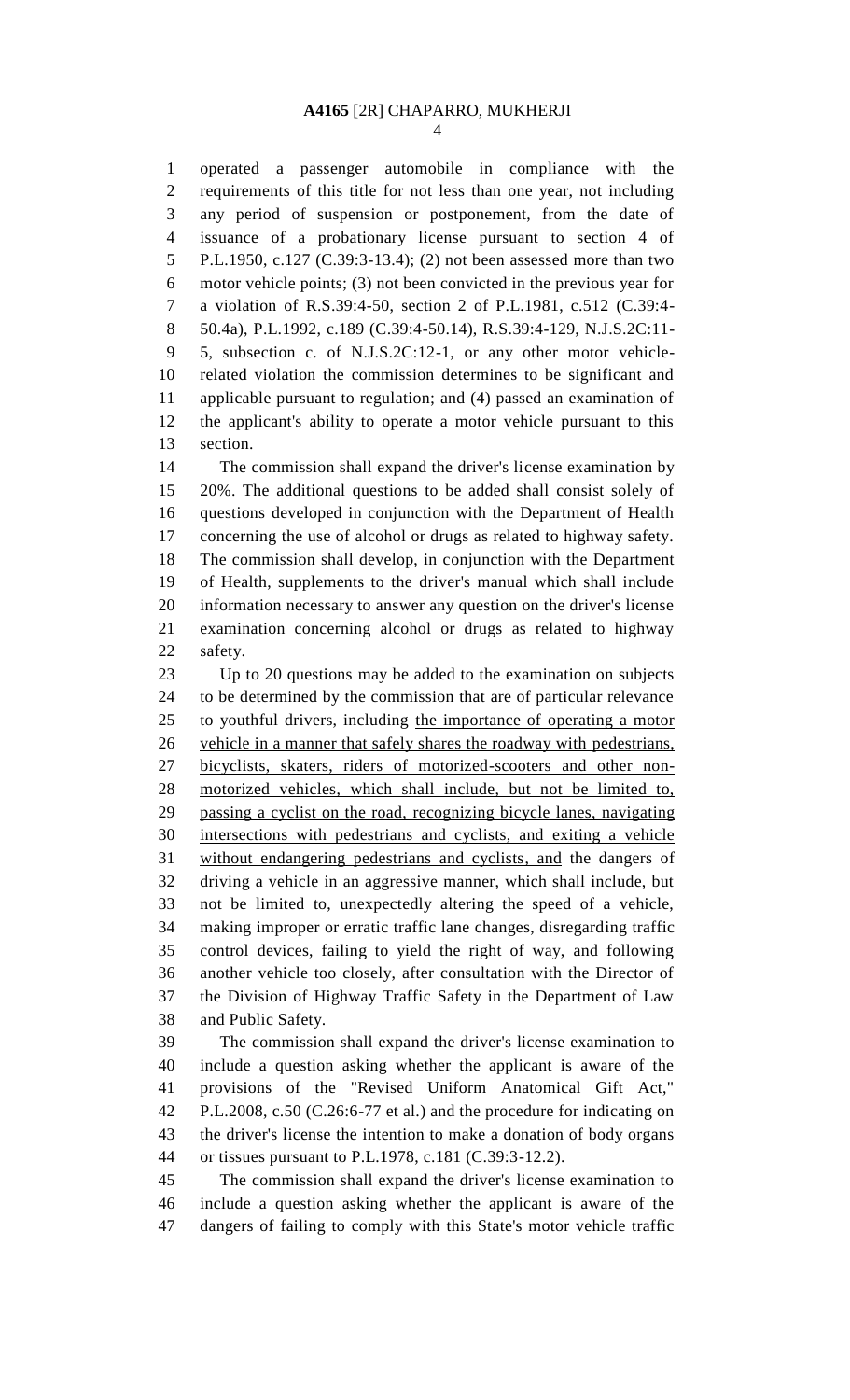laws and the "STOP for Nikhil Safety Pledge" set forth in subsection e. of R.S.39:3-41.

 Any person applying for a driver's license to operate a motor vehicle or motorized bicycle in this State shall surrender to the commission any current driver's license issued to the applicant by another state or jurisdiction upon the applicant's receipt of a driver's license for this State. The commission shall refuse to issue a driver's license if the applicant fails to comply with this provision. An applicant for a permit or license who is less than 18 years of age, and who holds a permit or license for a passenger automobile issued by another state or country that is valid or has expired within a time period designated by the commission, shall be subject to the permit and license requirements and penalties applicable to State permit and license applicants who are of the same age; except that if the other state or country has permit or license standards substantially similar to those of this State, the credentials of the other state or country shall be acceptable.

 The commission shall create classified licensing of drivers covering the following classifications:

 a. Motorcycles, except that for the purposes of this section, motorcycle shall not include any three-wheeled motor vehicle equipped with a single cab with glazing enclosing the occupant, seats similar to those of a passenger vehicle or truck, seat belts and automotive steering or any vehicle defined as a motorcycle pursuant to R.S.39:1-1 having a motor with a maximum piston displacement that is less than 50 cubic centimeters or a motor that is rated at no more than 1.5 brake horsepower with a maximum speed of no more than 35 miles per hour on a flat surface.

 b. Omnibuses as classified by R.S.39:3-10.1 and school buses classified under N.J.S.18A:39-1 et seq.

c. (Deleted by amendment, P.L.1999, c.28).

 d. All motor vehicles not included in classifications a. and b. A license issued pursuant to this classification d. shall be referred to as the "basic driver's license."

 Every applicant for a license under classification b. shall be a holder of a basic driver's license. Any issuance of a license under classification b. shall be by endorsement on the basic driver's license.

 A driver's license for motorcycles may be issued separately, but if issued to the holder of a basic driver's license, it shall be by endorsement on the basic driver's license. The holder of a basic driver's license or a separately issued motorcycle license shall be authorized to operate a motorcycle having a motor with a maximum piston displacement that is less than 50 cubic centimeters or a motor that is rated at no more than 1.5 brake horsepower with a maximum speed no more than 35 miles per hour on a flat surface.

 The commission, upon payment of the lawful fee and after it or a person authorized by it has examined the applicant and is satisfied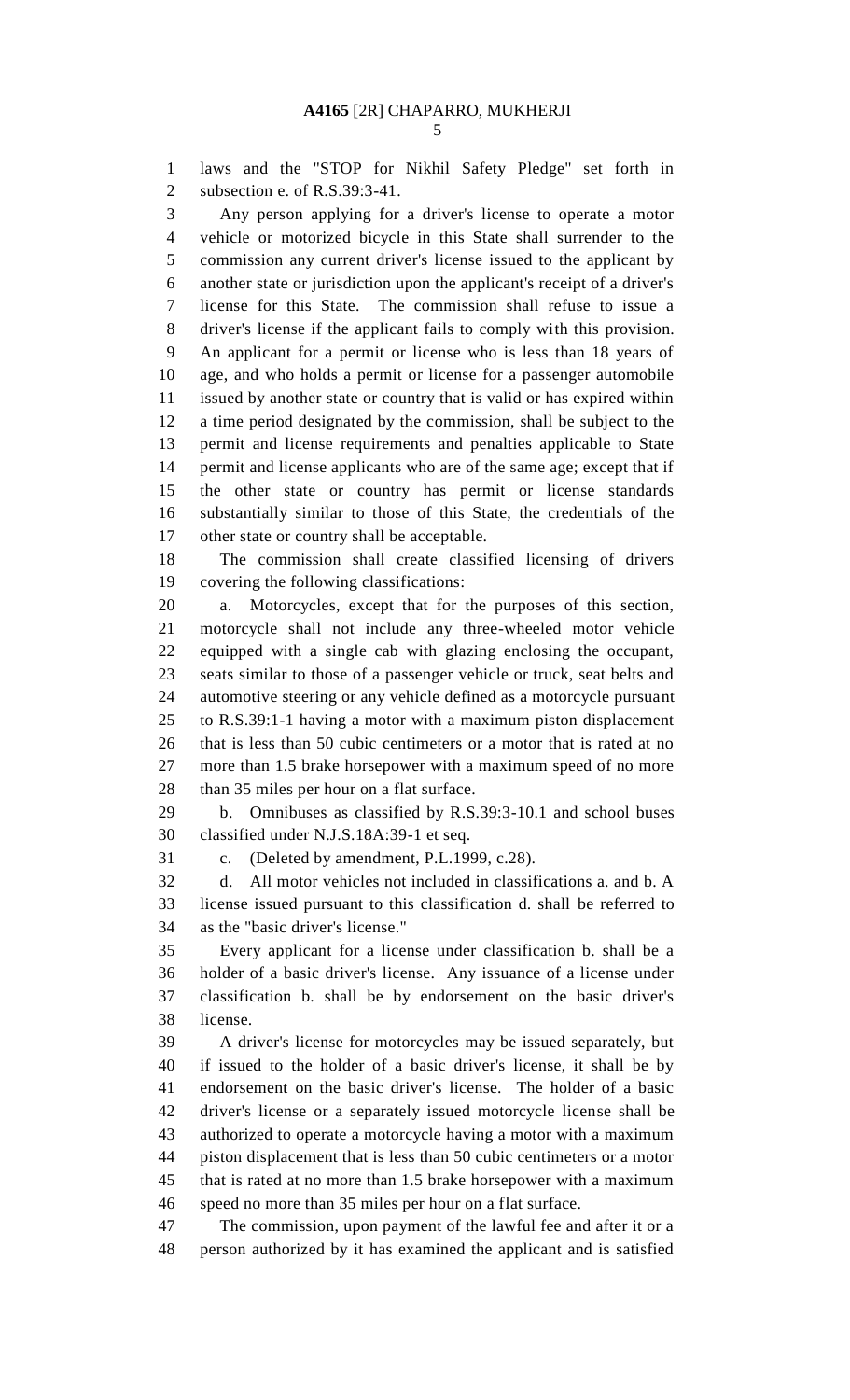of the applicant's ability as an operator, may, in its discretion, issue a license to the applicant to drive a motor vehicle. The license shall authorize him to drive any registered vehicle, of the kind or kinds indicated, and shall expire, except as otherwise provided, on the last day of the 48th calendar month following the calendar month in which such license was issued.

 The commission may, at its discretion and for good cause shown, issue licenses which shall expire on a date fixed by it. If the commission issues a license to a person who has demonstrated authorization to be present in the United States for a period of time shorter than the standard period of the license, the commission shall fix the expiration date of the license at a date based on the period in which the person is authorized to be present in the United States under federal immigration laws. The commission may renew such a license only if it is demonstrated that the person's continued presence in the United States is authorized under federal law. The fee for licenses with expiration dates fixed by the commission shall be fixed by the commission in amounts proportionately less or greater than the fee herein established.

 The required fee for a license for the 48-month period shall be as follows:

Motorcycle license or endorsement: \$18.

**Omnibus or school bus endorsement: \$18.** 

Basic driver's license: \$18.

 The commission shall waive the payment of fees for issuance of omnibus endorsements whenever an applicant establishes to the commission's satisfaction that said applicant will use the omnibus endorsement exclusively for operating omnibuses owned by a nonprofit organization duly incorporated under Title 15 or 16 of the Revised Statutes or Title 15A of the New Jersey Statutes.

 The commission shall issue licenses for the following license period on and after the first day of the calendar month immediately preceding the commencement of such period, such licenses to be effective immediately.

 All applications for renewals of licenses shall be made in a manner prescribed by the commission and in accordance with procedures established by it.

 The commission in its discretion may refuse to grant a permit or license to drive motor vehicles to a person who is, in its estimation, not a proper person to be granted such a permit or license, but no defect of the applicant shall debar the applicant from receiving a permit or license unless it can be shown by tests approved by the commission that the defect incapacitates the applicant from safely operating a motor vehicle.

 In addition to requiring an applicant for a driver's license to submit satisfactory proof of identity and age, the commission also shall require the applicant to provide, as a condition for obtaining a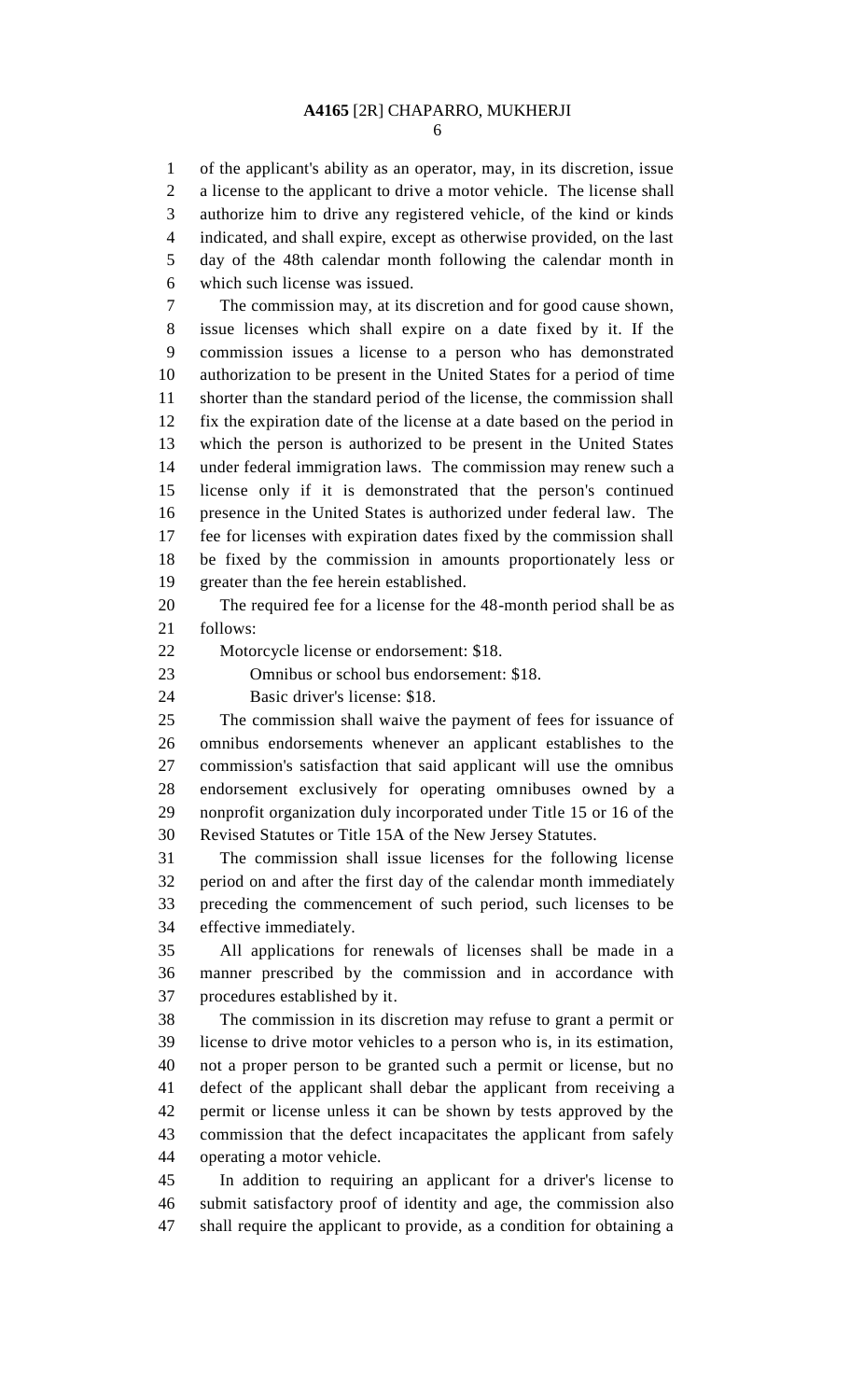permit and license, satisfactory proof that the applicant's presence in the United States is authorized under federal law.

 If the commission has reasonable cause to suspect that any document presented by an applicant as proof of identity, age or legal residency is altered, false or otherwise invalid, the commission shall refuse to grant the permit or license until such time as the document may be verified by the issuing agency to the commission's satisfaction.

 A person violating this section shall be subject to a fine not exceeding \$500 or imprisonment in the county jail for not more than 60 days, but if that person has never been licensed to drive in this State or any other jurisdiction, the applicant shall be subject to a fine of not less than \$200 and, in addition, the court shall issue an order to the commission requiring the commission to refuse to issue a license to operate a motor vehicle to the person for a period of not less than 180 days. The penalties provided for by this paragraph shall not be applicable in cases where failure to have actual possession of the operator's license is due to an administrative or technical error by the commission.

 Nothing in this section shall be construed to alter or extend the expiration of any license issued prior to the date this amendatory and supplementary act becomes operative.

- (cf: P.L.2015, c.78, s.1)**] 1**
- 

 $11. R.S.39:3-10$  is amended to read as follows:

 39:3-10. A person shall not drive a motor vehicle on a public highway in this State unless the person is under supervision while participating in a behind-the-wheel driving course pursuant to section 6 of P.L.1977, c.25 (C.39:3-13.2a) or is in possession of a validated permit, or a probationary or basic driver's license issued to that person in accordance with this article.

 A person under 18 years of age shall not be issued a basic license to drive motor vehicles or be issued a validated permit, including a validated examination permit, until the applicant has passed a satisfactory examination and other requirements as to the applicant's ability as an operator. The examination shall include: a test of the applicant's vision; the applicant's ability to understand traffic control devices; the applicant's knowledge of safe driving practices, including the dangers of driving a vehicle in an aggressive manner, which shall include, but not be limited to, unexpectedly altering the speed of a vehicle, making improper or erratic traffic lane changes, disregarding traffic control devices, failing to yield the right of way, and following another vehicle too closely; the applicant's knowledge of operating a motor vehicle in a manner that safely shares the roadway with pedestrians, cyclists, skaters, riders of motorized-scooters, and other non-motorized vehicles, which shall include, but not be limited to, passing a cyclist on the roadway, recognizing bicycle lanes, navigating intersections with pedestrians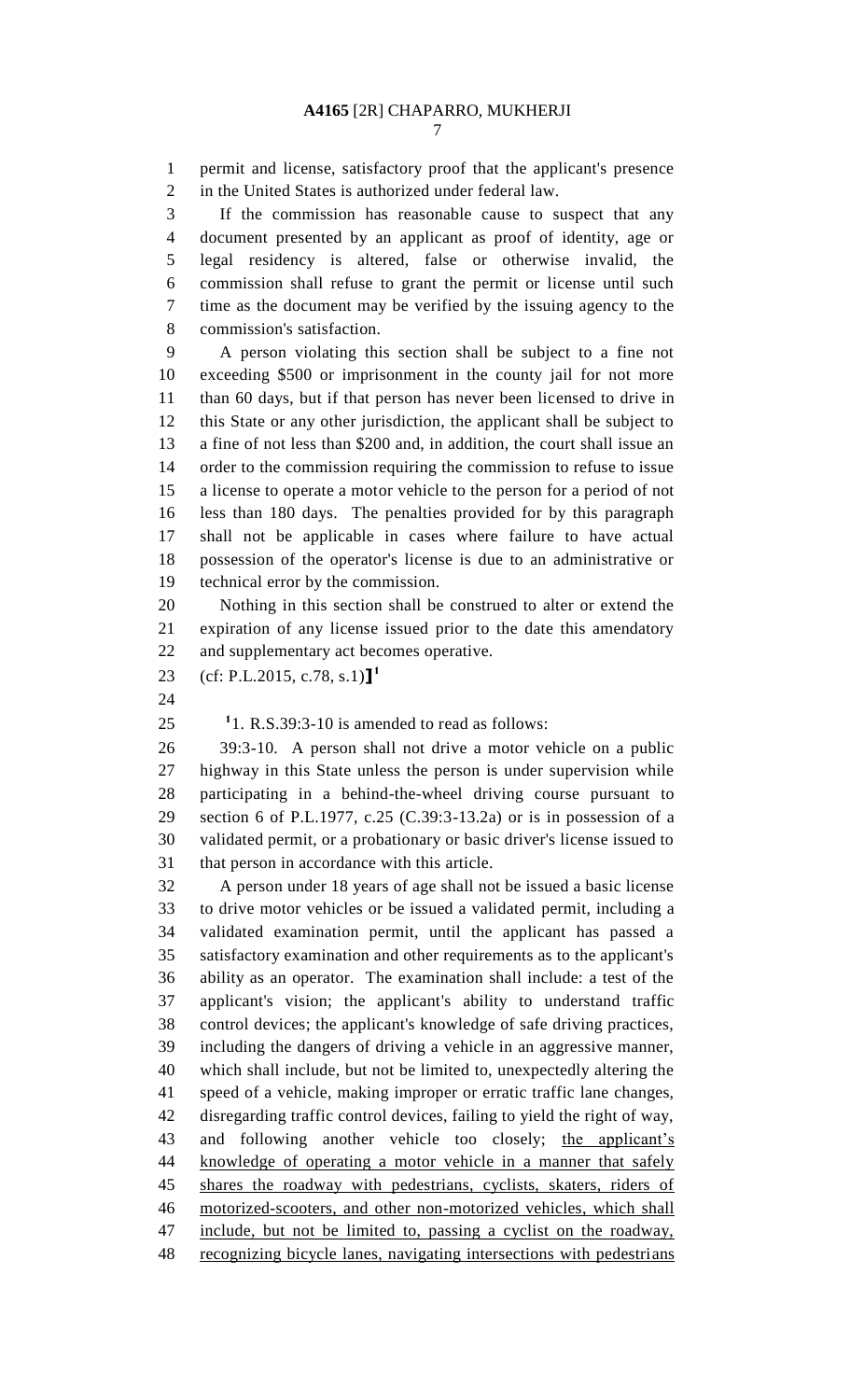and cyclists, and exiting a vehicle without endangering pedestrians 2 and cyclists; the applicant's knowledge of the effects that ingestion of alcohol or drugs has on a person's ability to operate a motor vehicle; the applicant's knowledge of the dangers of carbon monoxide poisoning from motor vehicles and techniques for the safe operation and proper maintenance of a motor vehicle; the applicant's knowledge of portions of the mechanism of motor vehicles as is necessary to insure the safe operation of a vehicle of the kind or kinds indicated by the applicant; and the applicant's knowledge of the laws and ordinary usages of the road. A person shall not sit for an examination for any permit without exhibiting photo identification deemed acceptable by the commission, unless that person is a high school student participating in a course of automobile driving education approved by the State Department of Education and conducted in a public, parochial, or private school of this State, pursuant to section 1 of P.L.1950, c.127 (C.39:3-13.1). The commission may waive the written law knowledge examination for any person 18 years of age or older possessing a valid driver's license issued by any other state, the District of Columbia, or the United States Territories of American Samoa, Guam, Puerto Rico, or the Virgin Islands. The commission shall be required to provide that person with a booklet that highlights those motor vehicle laws unique to New Jersey. A road test shall be required for a probationary license and serve as a demonstration of the applicant's ability to operate a vehicle of the class designated. During the road test, an applicant may use a rear visibility system, parking sensors, or other technology installed on the motor vehicle that enables the applicant to view areas directly behind the vehicle or alerts the applicant of obstacles while parking. A person shall not sit for a road test unless that person exhibits photo identification deemed acceptable by the commission. A high school student who has completed a course of behind-the-wheel automobile driving education approved by the State Department of Education and conducted in a public, parochial, or private school of this State, who has been issued a special learner's permit pursuant to section 1 of P.L.1950, c.127 (C.39:3-13.1) prior to January 1, 2003, shall not be required to exhibit photo identification in order to sit for a road test. The commission may waive the road test for any person 18 years of age or older possessing a valid driver's license issued by any other state, the District of Columbia, or the United States Territories of American Samoa, Guam, Puerto Rico, or the Virgin Islands. The road test shall be given on public streets, where practicable and feasible, but may be preceded by an off-street screening process to assess basic skills. The commission shall approve locations for the road test which pose no more than a minimal risk of injury to the applicant, the examiner, and other motorists. New locations for the road test shall not be approved unless the test can be given on public streets.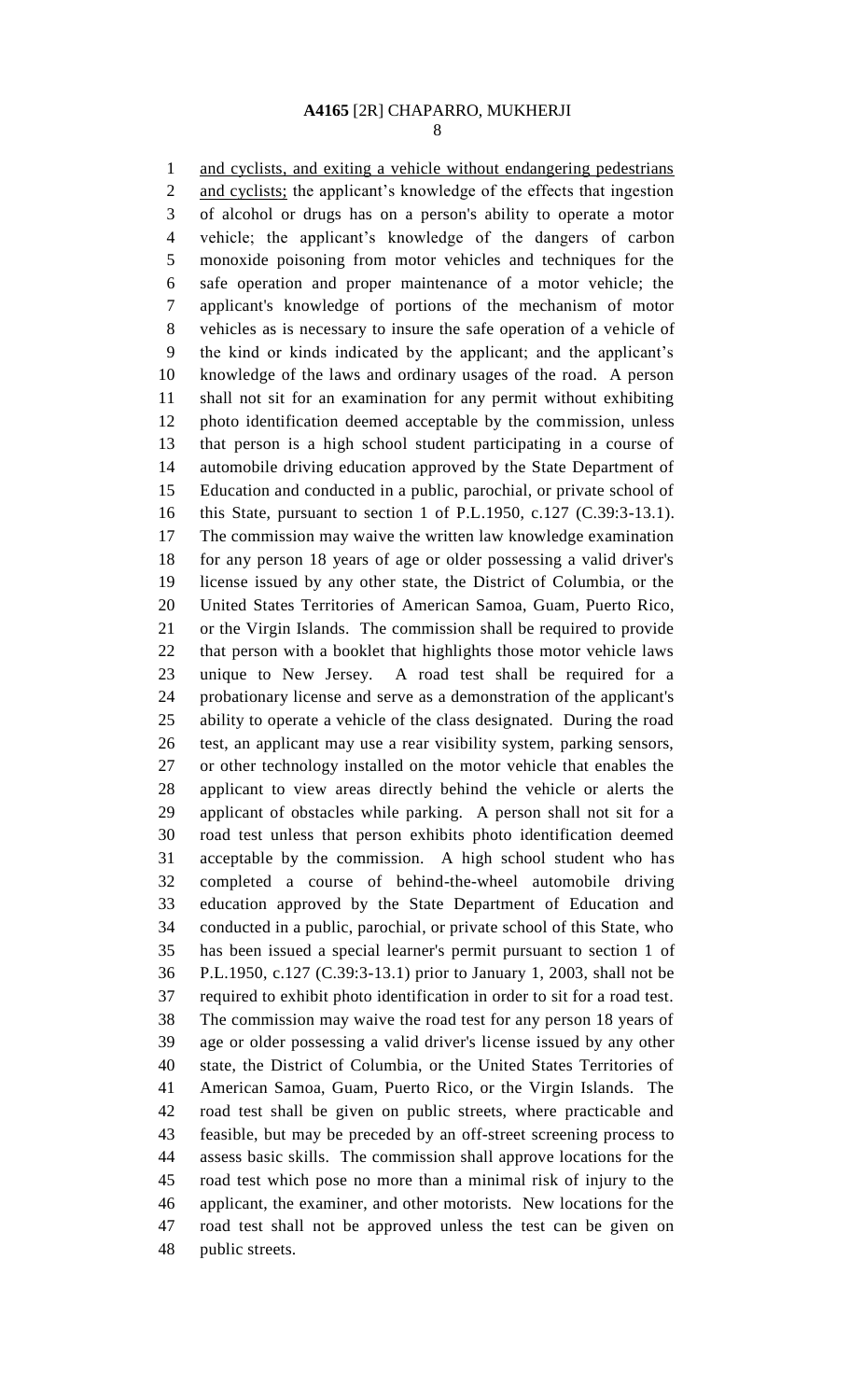A person who successfully completes a road test for a motorcycle license or a motorcycle endorsement when operating a motorcycle or motorized scooter with an engine displacement of less than 231 cubic centimeters shall be issued a motorcycle license or endorsement restricting the person's operation of such vehicles to any motorcycle with an engine displacement of 500 cubic centimeters or less. A person who successfully completes a road test for a motorcycle license or motorcycle endorsement when operating a motorcycle with an engine displacement of 231 or more cubic centimeters shall be issued a motorcycle license or endorsement without any restriction as to engine displacement. Any person who successfully completes an approved motorcycle safety education course established pursuant to the provisions of section 1 of P.L.1991, c.452 (C.27:5F-36) shall be issued a motorcycle license or endorsement without restriction as to engine displacement.

 The commission shall issue a basic driver's license to operate a motor vehicle other than a motorcycle to a person over 18 years of age who previously has not been licensed to drive a motor vehicle in this State or another jurisdiction only if that person has: (1) operated a passenger automobile in compliance with the requirements of this Title for not less than one year, not including any period of suspension or postponement, from the date of issuance of a probationary license pursuant to section 4 of P.L.1950, c.127 (C.39:3-13.4); (2) not been assessed more than two motor vehicle points; (3) not been convicted in the previous year for a violation of R.S.39:4-50, section 2 of P.L.1981, c.512 (C.39:4- 50.4a), section 1 of P.L.1992, c.189 (C.39:4-50.14), R.S.39:4-129, N.J.S.2C:11-5, subsection c. of N.J.S.2C:12-1, or any other motor vehicle-related violation the commission determines to be significant and applicable pursuant to regulation; and (4) passed an examination of the applicant's ability to operate a motor vehicle pursuant to this section.

 The commission shall expand the driver's license examination by 20 percent. The additional questions to be added shall consist solely of questions developed in conjunction with the Department of Health concerning the use of alcohol or drugs as related to highway safety. The commission shall develop, in conjunction with the Department of Health, supplements to the driver's manual which shall include information necessary to answer any question on the driver's license examination concerning alcohol or drugs as related to highway safety.

 Up to 20 questions may be added to the examination on subjects to be determined by the commission that are of particular relevance 45 to youthful drivers, including <sup>2</sup>the importance of operating a motor vehicle in a manner that safely shares the roadway with pedestrians, cyclists, skaters, riders of motorized-scooters, and other non-motorized vehicles, which shall include, but not be limited to, passing a cyclist on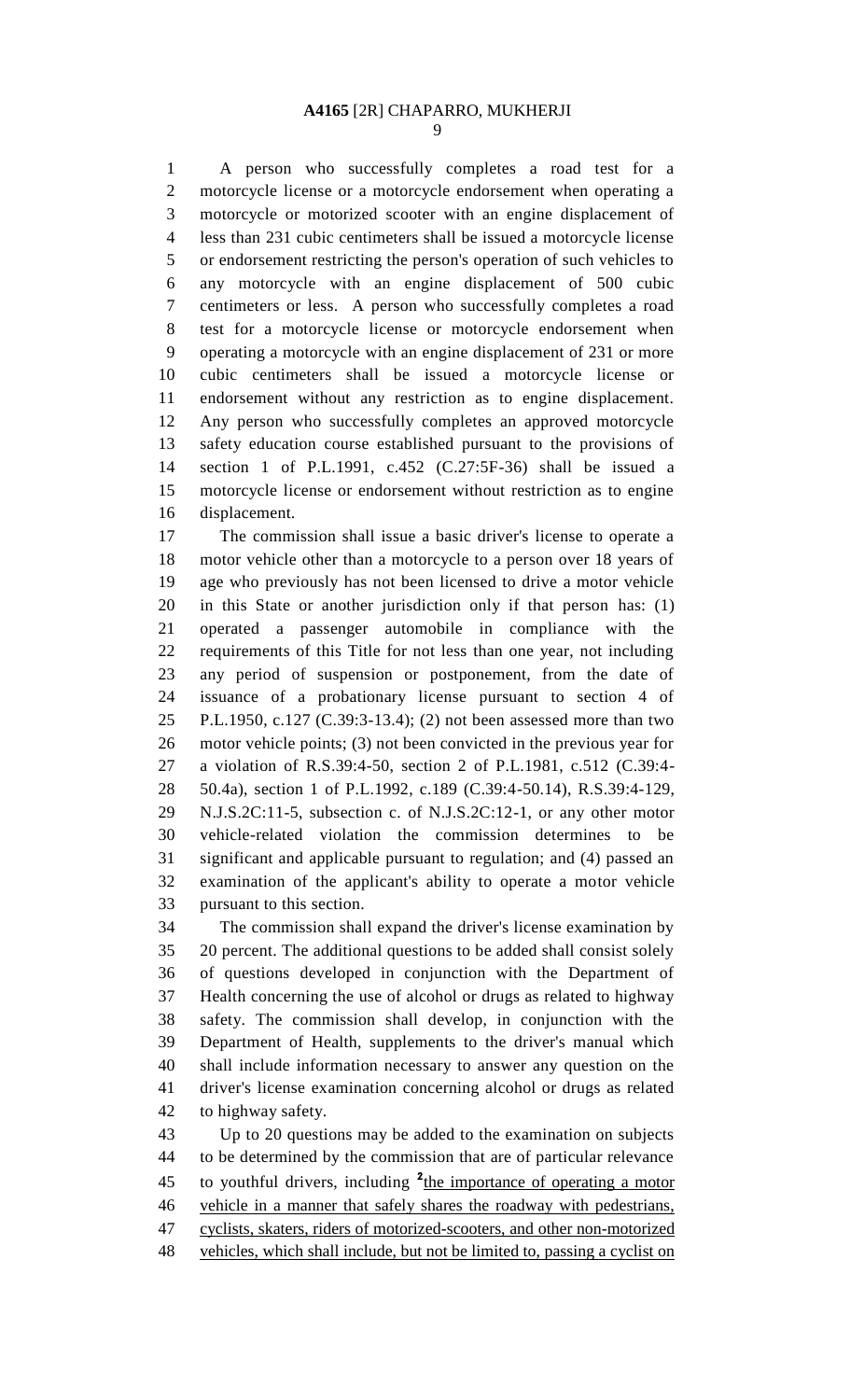1 the roadway, recognizing bicycle lanes, navigating intersections with pedestrians and cyclists, and exiting a vehicle without endangering 3 pedestrians and cyclists, and<sup>2</sup> the dangers of driving a vehicle in an aggressive manner, which shall include, but not be limited to, unexpectedly altering the speed of a vehicle, making improper or erratic traffic lane changes, disregarding traffic control devices, failing to yield the right of way, and following another vehicle too closely, after consultation with the Director of the Division of Highway Traffic Safety in the Department of Law and Public Safety. The commission shall expand the driver's license examination to include a question asking whether the applicant is aware of the provisions of the "Revised Uniform Anatomical Gift Act," P.L.2008, c.50 (C.26:6-77 et al.) and the procedure for indicating on the driver's license the intention to make a donation of body organs or tissues pursuant to section 1 of P.L.1978, c.181 (C.39:3-12.2). The commission shall expand the driver's license examination to include a question asking whether the applicant is aware of the dangers of failing to comply with this State's motor vehicle traffic laws and the "STOP for Nikhil Safety Pledge" set forth in subsection e. of R.S.39:3-41. The commission shall expand the driver's license examination to include questions concerning the dangers of carbon monoxide poisoning from motor vehicles and techniques for the safe operation and proper maintenance of a motor vehicle. 26 <sup>2</sup> The commission shall expand the driver's license examination to include questions concerning the importance of operating a motor vehicle in a manner that safely shares the roadway with pedestrians, cyclists, skaters, riders of motorized-scooters, and other non- motorized vehicles, which shall include, but not be limited to, passing a cyclist on the roadway, recognizing bicycle lanes, navigating intersections with pedestrians and cyclists, and exiting a vehicle without endangering pedestrians and cyclists.**] 2** Any person applying for a driver's license to operate a motor vehicle or motorized bicycle in this State shall surrender to the commission any current driver's license issued to the applicant by another state or jurisdiction upon the applicant's receipt of a driver's license for this State. The commission shall refuse to issue a driver's license if the applicant fails to comply with this provision. An applicant for a permit or license who is less than 18 years of age, and who holds a permit or license for a passenger automobile issued by another state or country that is valid or has expired within a time period designated by the commission, shall be subject to the permit and license requirements and penalties applicable to State permit and license applicants who are of the same age; except that if the other state or country has permit or license standards substantially similar to those of this State, the credentials of the other state or country shall be acceptable.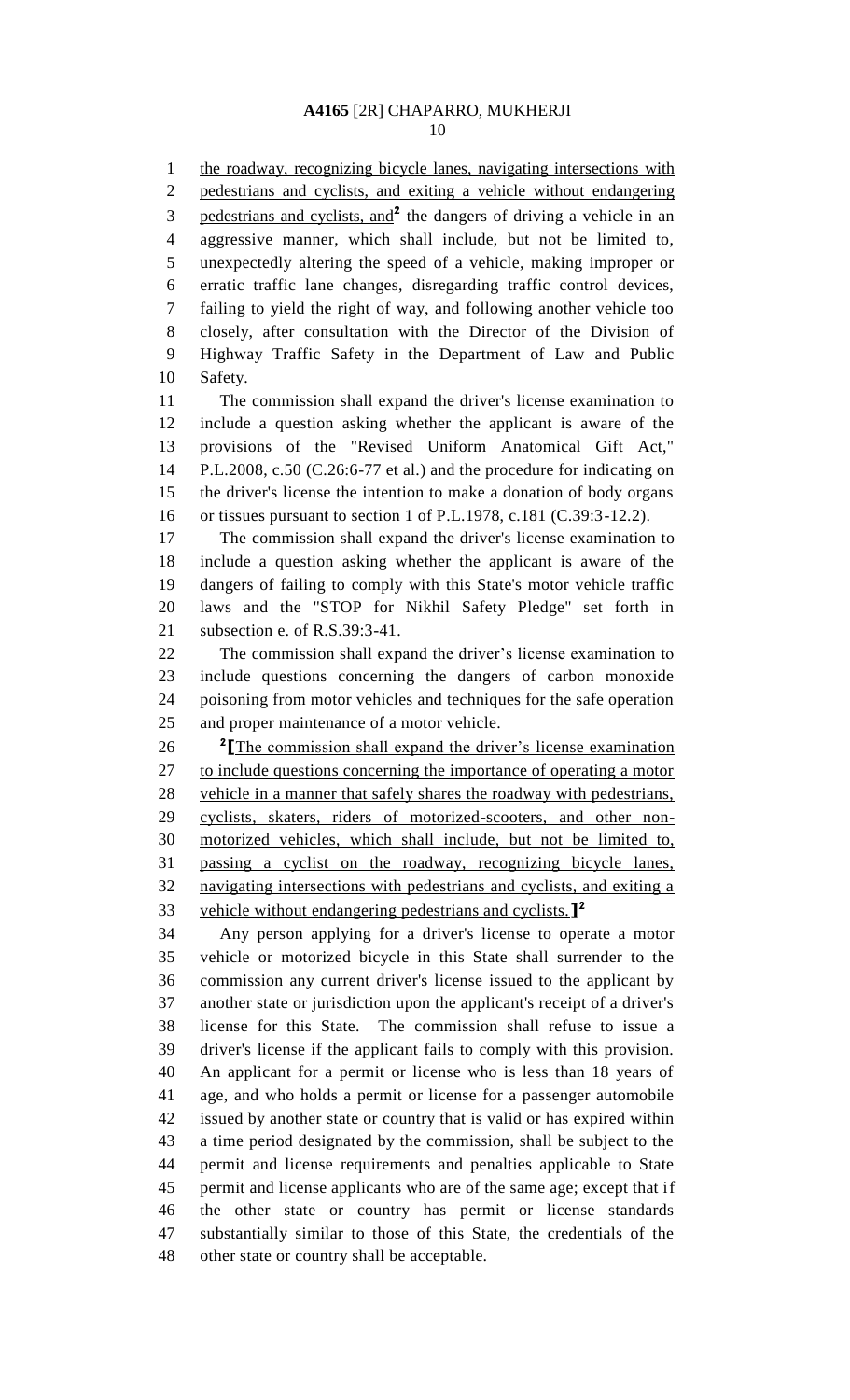The commission shall create classified licensing of drivers covering the following classifications:

 a. Motorcycles, except that for the purposes of this section, motorcycle shall not include any three-wheeled motor vehicle equipped with a single cab with glazing enclosing the occupant, seats similar to those of a passenger vehicle or truck, seat belts and automotive steering or any vehicle defined as a motorcycle pursuant to R.S.39:1-1 having a motor with a maximum piston displacement that is less than 50 cubic centimeters or a motor that is rated at no more than 1.5 brake horsepower with a maximum speed of no more than 35 miles per hour on a flat surface.

 b. Omnibuses as classified by R.S.39:3-10.1 and school buses classified under N.J.S.18A:39-1 et seq.

c. (Deleted by amendment, P.L.1999, c.28)

 d. All motor vehicles not included in classifications a. and b. A license issued pursuant to this classification d. shall be referred to as the "basic driver's license."

 Every applicant for a license under classification b. shall be a holder of a basic driver's license. Any issuance of a license under classification b. shall be by endorsement on the basic driver's license.

 A driver's license for motorcycles may be issued separately, but if issued to the holder of a basic driver's license, it shall be by endorsement on the basic driver's license. The holder of a basic driver's license or a separately issued motorcycle license shall be authorized to operate a motorcycle having a motor with a maximum piston displacement that is less than 50 cubic centimeters or a motor that is rated at no more than 1.5 brake horsepower with a maximum speed no more than 35 miles per hour on a flat surface.

 The commission, upon payment of the lawful fee and after it or a person authorized by it has examined the applicant and is satisfied of the applicant's ability as an operator, may, in its discretion, issue a license to the applicant to drive a motor vehicle. The license shall authorize the applicant to drive any registered vehicle, of the kind or kinds indicated, and shall expire, except as otherwise provided, on the last day of the 48th calendar month following the calendar month in which the license was issued.

 The commission may, at its discretion and for good cause shown, issue licenses which shall expire on a date fixed by it. If the commission issues a license to a person who has demonstrated authorization to be present in the United States for a period of time shorter than the standard period of the license, the commission shall fix the expiration date of the license at a date based on the period in which the person is authorized to be present in the United States under federal immigration laws. The commission may renew the license only if it is demonstrated that the person's continued presence in the United States is authorized under federal law. The fee for licenses with expiration dates fixed by the commission shall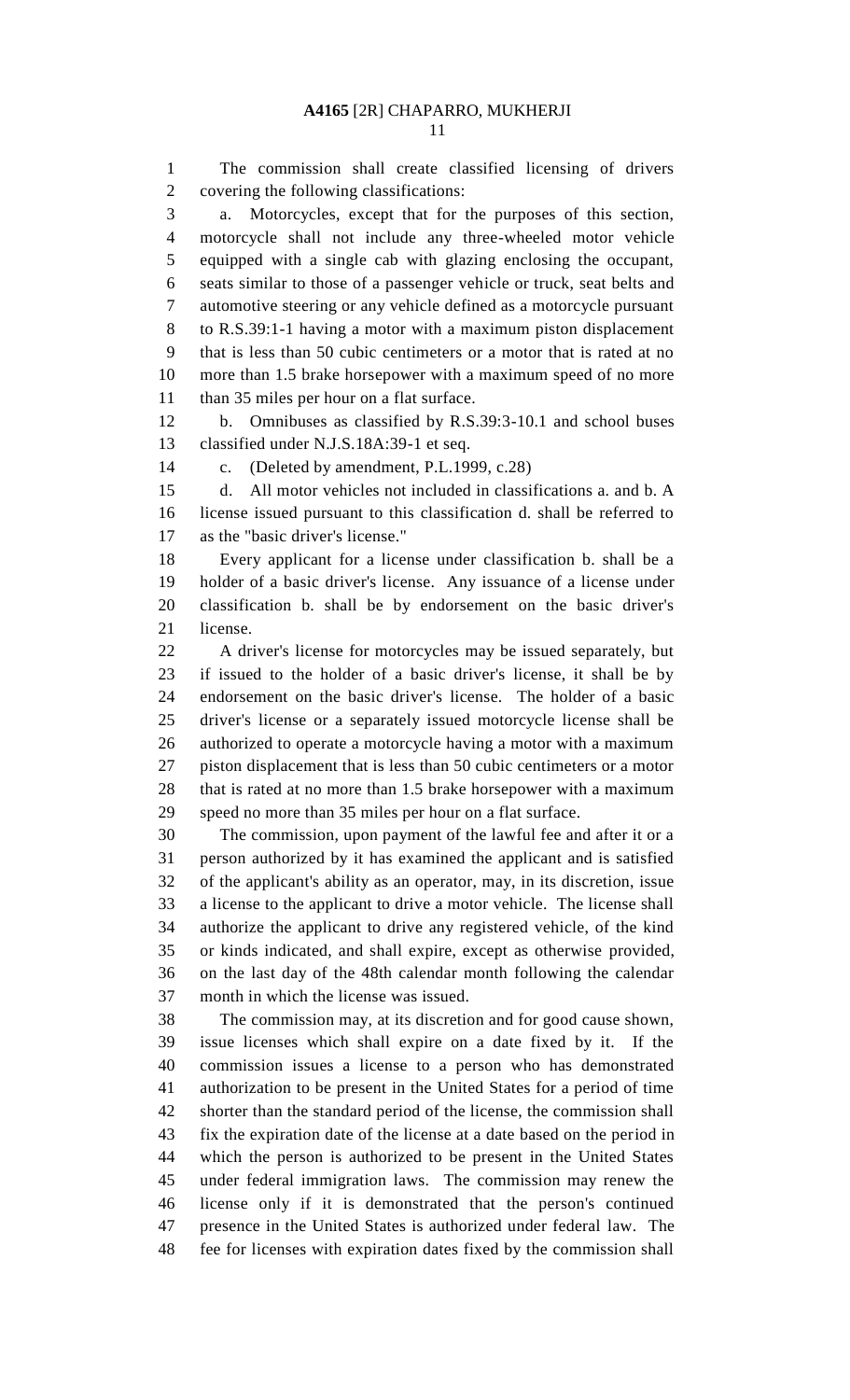be fixed by the commission in amounts proportionately less or greater than the fee herein established.

 The required fee for a license for the 48-month period shall be as follows:

Motorcycle license or endorsement: \$18.

Omnibus or school bus endorsement: \$18.

Basic driver's license: \$18.

 The commission shall waive the payment of fees for issuance of omnibus endorsements whenever an applicant establishes to the commission's satisfaction that the applicant will use the omnibus endorsement exclusively for operating omnibuses owned by a nonprofit organization duly incorporated under Title 15 or 16 of the Revised Statutes or Title 15A of the New Jersey Statutes.

 The commission shall issue licenses for the following license period on and after the first day of the calendar month immediately preceding the commencement of the period, the licenses to be effective immediately.

 All applications for renewals of licenses shall be made in a manner prescribed by the commission and in accordance with procedures established by it.

 The commission in its discretion may refuse to grant a permit or license to drive motor vehicles to a person who is, in its estimation, not a proper person to be granted a permit or license, but no defect of the applicant shall debar the applicant from receiving a permit or license unless it can be shown by tests approved by the commission that the defect incapacitates the applicant from safely operating a motor vehicle.

 In addition to requiring an applicant for a driver's license to submit satisfactory proof of identity and age, the commission also shall require the applicant to provide, as a condition for obtaining a permit and license, satisfactory proof that the applicant's presence in the United States is authorized under federal law.

 If the commission has reasonable cause to suspect that any document presented by an applicant as proof of identity, age, or legal residency is altered, false, or otherwise invalid, the commission shall refuse to grant the permit or license until the time when the document may be verified by the issuing agency to the commission's satisfaction.

 A person violating this section shall be subject to a fine not exceeding \$500 or imprisonment in the county jail for not more than 60 days, but if that person has never been licensed to drive in this State or any other jurisdiction, the applicant shall be subject to a fine of not less than \$200 and, in addition, the court shall issue an order to the commission requiring the commission to refuse to issue a license to operate a motor vehicle to the person for a period of not less than 180 days. The penalties provided for by this paragraph shall not be applicable in cases where failure to have actual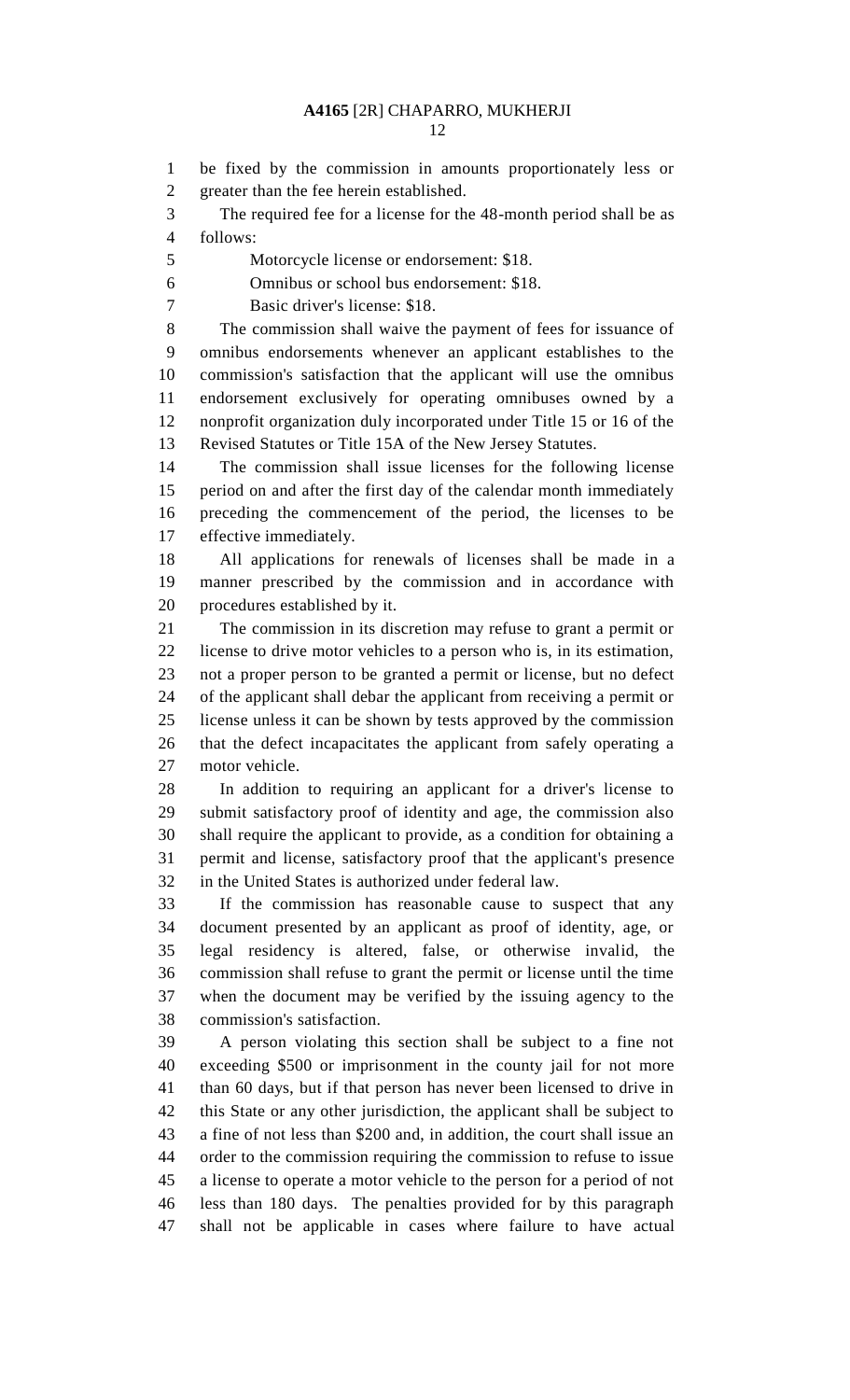possession of the operator's license is due to an administrative or technical error by the commission. Nothing in this section shall be construed to alter or extend the expiration of any license issued prior to the date this amendatory and supplementary act becomes operative. As used in this section: "Parking sensors" means proximity sensors which use either electromagnetic or ultrasonic technology and are designed to alert the driver to obstacles while parking. "Rear visibility system" means devices or components installed on a motor vehicle at the time of manufacture that allow a forward facing driver to view a visual image of the area directly behind the vehicle.**<sup>1</sup>** (cf: P.L.2016, c.81, s.2) **[**2. Section 8 of P.L.1998, c.108 (C.27:5F-41) is amended to read as follows: 8. a. he Director of the **[**Office**]** Division of Highway Traffic Safety in the Department of Law and Public Safety, after consultation with the Chief Administrator of the New Jersey Motor Vehicle Commission in, but not of, the Department of Transportation, shall develop curriculum guidelines for use by teachers of approved classroom driver education courses. The course of instruction for approved courses shall be no less than 30 hours in length and be designed to develop and instill the knowledge and attitudes necessary for the safe operation and driving of motor vehicles. Defensive driving, highway courtesy, bicycle and pedestrian safety, dangers of driving a vehicle in an aggressive manner, which shall include, but not be limited to, unexpectedly altering the speed of a vehicle, making improper or erratic traffic lane changes, disregarding traffic control devices, failing to yield the right of way, and following another vehicle too closely, accident avoidance, understanding and respect for the State's motor vehicle laws, insurance fraud, and State requirements for and benefits of maintaining automobile insurance shall be emphasized. The incorporation of these curriculum guidelines in these classroom courses and the use of related instructional materials shall be a requirement for approval of the course by the chief administrator. b. The Director of the **[**Office**]** Division of Highway Traffic Safety, in consultation with the Chief Administrator of the New Jersey Motor Vehicle Commission, shall produce an informational brochure for parents and guardians of beginning drivers under the age of 18 years. The commission shall ensure that the parents or guardians of a permit holder receive these brochures at the time a permit is issued to a beginning driver. The brochures shall include, but not be limited to, the following information:

(1) Setting an example for the beginning driver;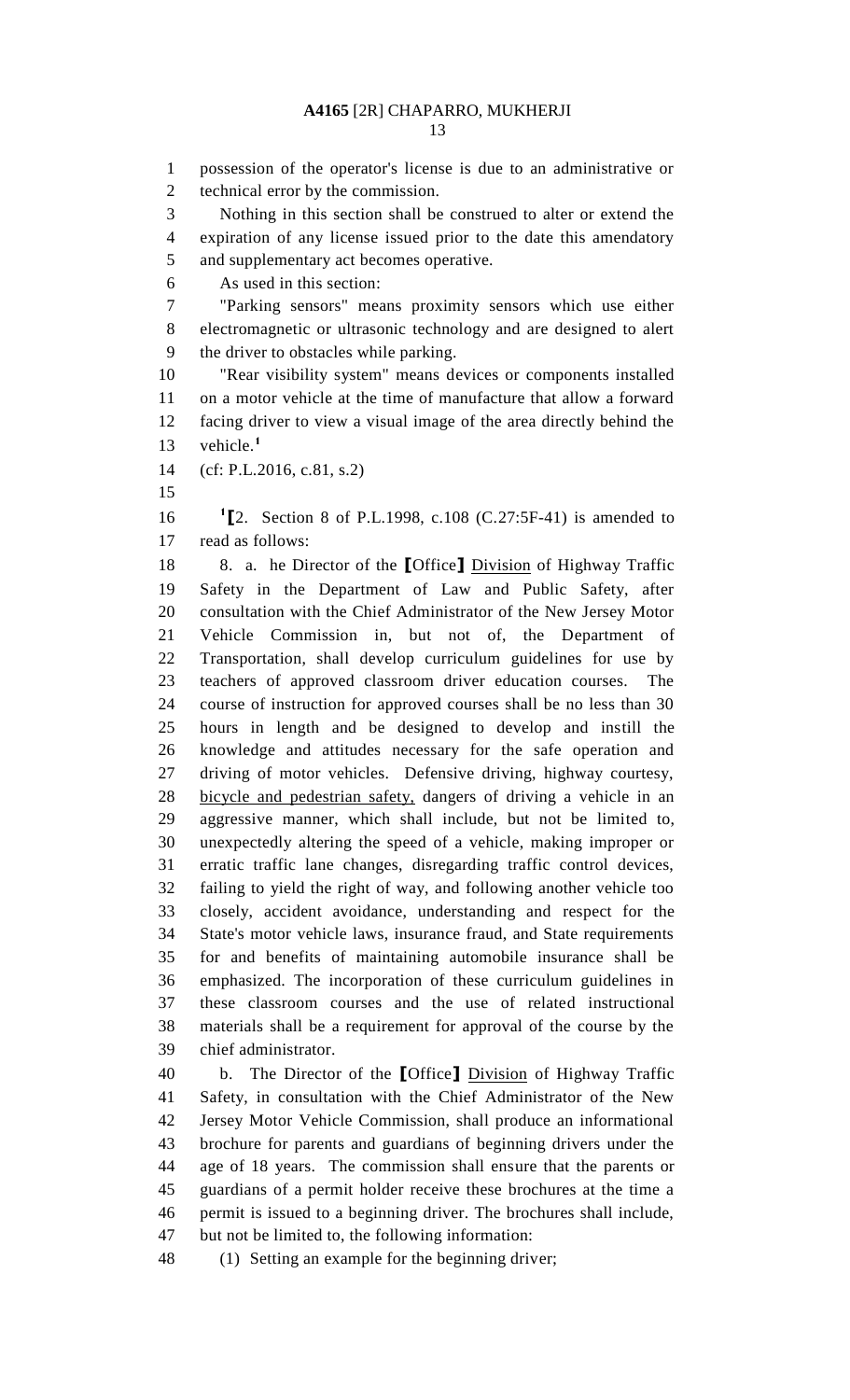(2) Accident and fatality statistics about beginning drivers; (3) Causes of accidents among beginning drivers; (4) The need to supervise vehicle operation by a beginning driver; (5) Methods to coach a beginning driver on how to reduce accidents; (6) A description of the graduated driver's license program; (7) Benefits of classroom and behind-the-wheel driver education under the direction of State certified or licensed driving instructors, as the case may be; and (8) The dangers of driving a vehicle in an aggressive manner, which shall include, but not be limited to, unexpectedly altering the speed of a vehicle, making improper or erratic traffic lane changes, disregarding traffic control devices, failing to yield the right of way, and following another vehicle too closely. (9) Maintaining an awareness of operating a motor vehicle in a 17 manner that safely shares the roadway with pedestrians, bicyclists, skaters, riders of motorized-scooters and other non-motorized vehicles, which shall include, but not be limited to, passing a cyclist on the road, recognizing bicycle lanes, navigating intersections with pedestrians and cyclists, and exiting a vehicle without endangering pedestrians and cyclists. (cf: P.L.2015, c.36, s.2)**] 1** 2. Section 8 of P.L.1998, c.108 (C.27:5F-41) is amended to read as follows: 8. a. The Director of the Division of Highway Traffic Safety in the Department of Law and Public Safety, after consultation with the Chief Administrator of the New Jersey Motor Vehicle Commission, shall develop curriculum guidelines for use by teachers of approved classroom driver education courses. The course of instruction for approved courses shall be no less than 30 hours in length and be designed to develop and instill the knowledge and attitudes necessary for the safe operation and driving of motor vehicles. Defensive driving; highway courtesy; dangers of driving a vehicle in an aggressive manner, which shall include, but not be limited to, unexpectedly altering the speed of a vehicle, making improper or erratic traffic lane changes, disregarding traffic control devices, failing to yield the right of way, and following another vehicle too closely; accident avoidance; understanding and respect for the State's motor vehicle laws; techniques for the safe operation and proper maintenance of a vehicle, which shall include, but not be limited to, safety tips to avoid carbon monoxide poisoning from motor vehicles; insurance fraud; operating a motor vehicle in a manner that safely shares the roadway with pedestrians, cyclists, skaters, riders of motorized- scooters, and other non-motorized vehicles, which shall include, but not be limited to, passing a cyclist on the roadway, recognizing